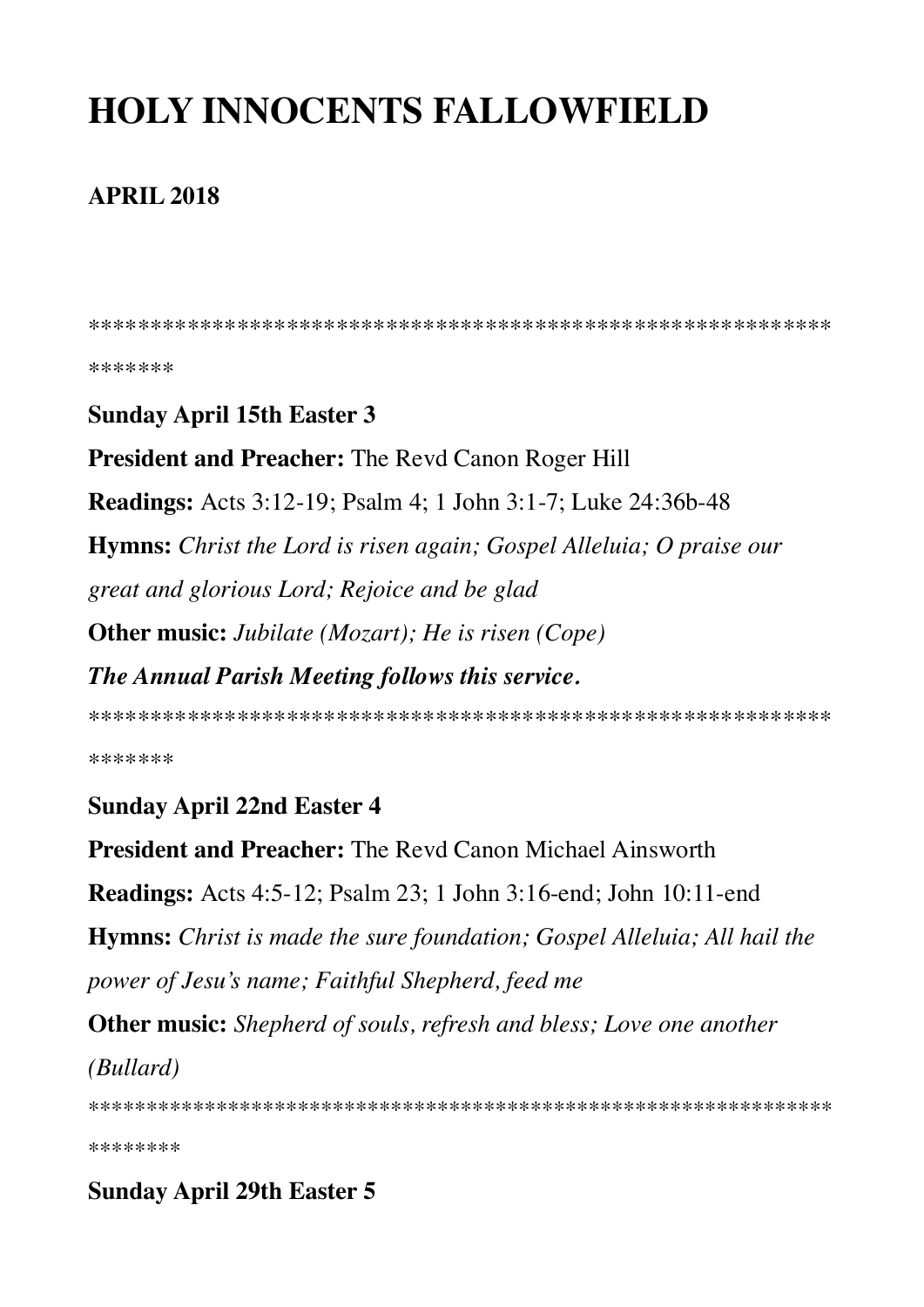**President and Preacher: The Revd Richard Young Readings:** Acts 8:26-end; Psalm 22:25-end; 1 John 4:7-end; John 15:1-8 **Hymns:** Jesus lives! Thy terrors now; Gospel Alleluia; Lord enthroned in heavenly splendor; The strife is o'er

#### Other music: thd

\*\*\*\*\*\*\*\*

## Tuesday April 24th 7.30pm Eve of St Mark the Evangelist The Licensing and Induction of the Rev'd Richard Young as Rector of the Parish by the Bishop of Middleton

We hope that as many people as possible will attend the service on the Tuesday evening, to welcome Richard as our Rector.

\*\*\*\*\*\*\*\*

Offers of help with refreshments welcome - please speak to Lynda

Newton.

Offers of help to prepare invitations, service leaflets and the church before the service - please speak to Hilary Jones.

\*\*\*\*\*\*\*\*

### Please hold Richard and his family in your prayers in the coming weeks.

\*\*\*\*\*\*\*\*